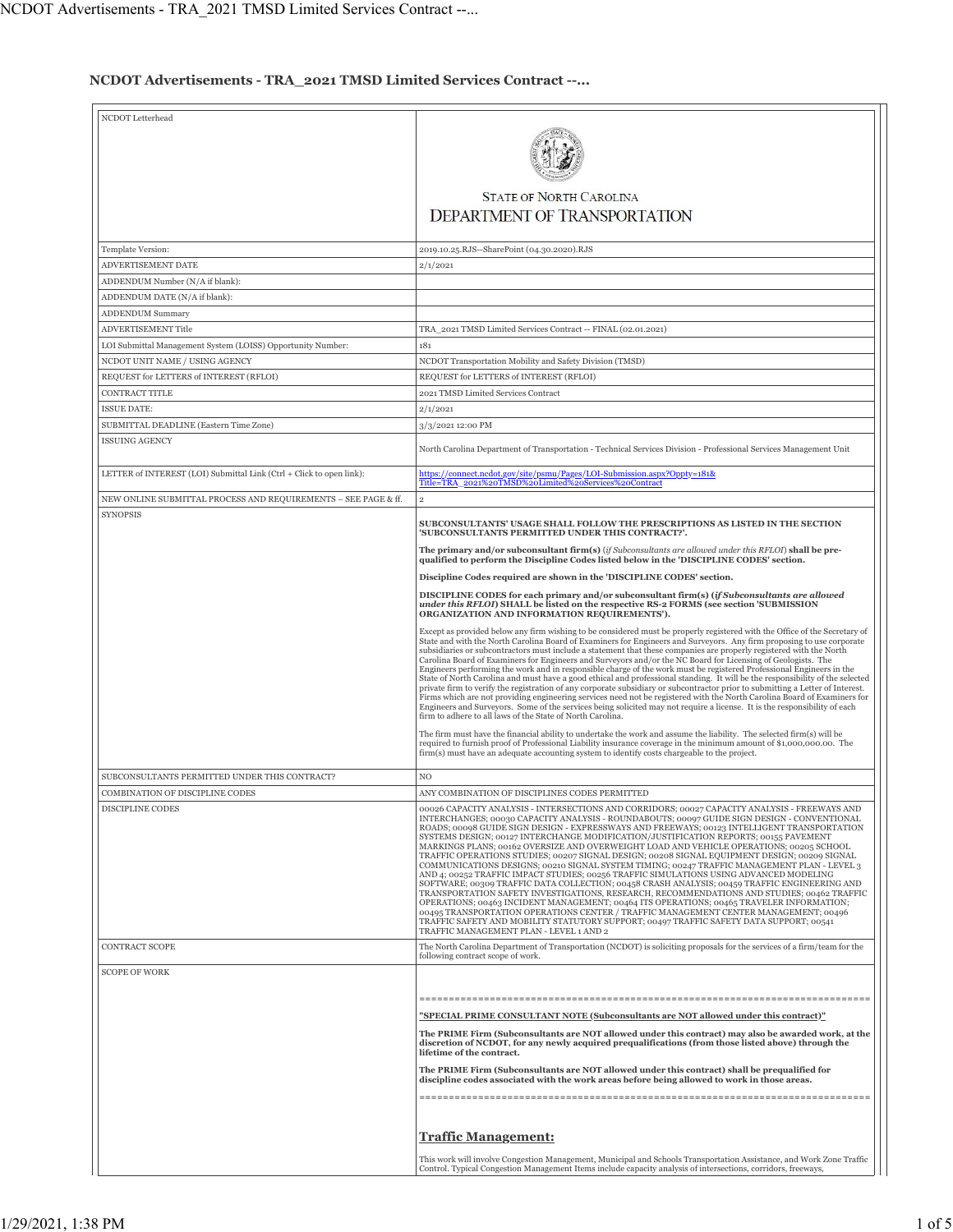|                                | interchanges, and roundabouts; Interchange modification / justification reports; traffic impacts studies; traffic simulations<br>and school traffic studies. Typical Work Zone Traffic Control work includes the design of Transportation Management<br>Plans for projects with complexity levels varying from 1 to 4. Level 1 representing the highest level of complexity to Level 4<br>representing the least amount of complexity. A Transportation Management Plan will vary in content from one possessing<br>a singular Temporary Traffic Control Plan to one containing a Temporary Traffic Control, Transportation Operations and<br>Public Information Plan. Schools Transportation Assistance includes the traffic Analysis of on-campus and directly<br>affected intersections regarding school transportation operations.                                                                                                                                                                                                                                                              |
|--------------------------------|-----------------------------------------------------------------------------------------------------------------------------------------------------------------------------------------------------------------------------------------------------------------------------------------------------------------------------------------------------------------------------------------------------------------------------------------------------------------------------------------------------------------------------------------------------------------------------------------------------------------------------------------------------------------------------------------------------------------------------------------------------------------------------------------------------------------------------------------------------------------------------------------------------------------------------------------------------------------------------------------------------------------------------------------------------------------------------------------------------|
|                                |                                                                                                                                                                                                                                                                                                                                                                                                                                                                                                                                                                                                                                                                                                                                                                                                                                                                                                                                                                                                                                                                                                     |
|                                | Transportation Systems Management and Operations:<br>This work will involve Intelligent Transportation Systems (ITS) and Signals Management, Signal Design, and Traffic<br>Systems Operations. Typical ITS work entails developing plans, functional specifications, and estimates for intelligent<br>transportation systems. Typical Signal Design and Signal Management work includes local signal intersection and<br>equipment design; developing communication plans and performing surveys of aerial utilities and making<br>recommendations for adjustments; and developing signal system coordination timing plans and field implementation.<br>Typical Traffic Systems Operations work involves managing traffic and mobility projects and supporting the State Traffic<br>Operations Center, and includes scoping, developing, and operating traffic operations programs and services, conducting<br>incident management, and operating ITS and traveler information.                                                                                                                     |
|                                |                                                                                                                                                                                                                                                                                                                                                                                                                                                                                                                                                                                                                                                                                                                                                                                                                                                                                                                                                                                                                                                                                                     |
|                                | Traffic Safety:<br>This work will involve mobility and safety planning and field operations, and traffic safety systems. Typical work in traffic<br>safety will include traffic data collection, safety analysis and investigations, and safety data support. Familiarity and<br>certification in TEAAS is required.                                                                                                                                                                                                                                                                                                                                                                                                                                                                                                                                                                                                                                                                                                                                                                                |
|                                |                                                                                                                                                                                                                                                                                                                                                                                                                                                                                                                                                                                                                                                                                                                                                                                                                                                                                                                                                                                                                                                                                                     |
|                                | Signing and Delineation:                                                                                                                                                                                                                                                                                                                                                                                                                                                                                                                                                                                                                                                                                                                                                                                                                                                                                                                                                                                                                                                                            |
|                                | This work will involve guide sign design and pavement marking design. Typical work includes guide sign design of<br>conventional roads, expressways, and freeways, managing / supporting the Logo, TODS, and similar specialty sign<br>programs, and developing pavement marking designs that include a multi-modal facility.                                                                                                                                                                                                                                                                                                                                                                                                                                                                                                                                                                                                                                                                                                                                                                       |
|                                | <b>Oversize and Overweight Load and Vehicle Operations:</b>                                                                                                                                                                                                                                                                                                                                                                                                                                                                                                                                                                                                                                                                                                                                                                                                                                                                                                                                                                                                                                         |
|                                | This work will involve analyzing the State highway system infrastructure and ordinanced restrictions to establish a safe<br>route for the movement of those vehicle/vehicle combinations and loads exceeding statutory maximums. Typical work in<br>oversize and overweight load and vehicle operations includes, but is not limited to, the following: bridge weight restrictions<br>and vertical/horizontal clearances to prevent damage to superstructures and/or substructures, bridge and overhead sign<br>vertical clearances to prevent collisions with superstructures and signs, intersection alignment and geometry for tolerable<br>turning radii of extreme length combinations, low weight road restrictions, route continuity and connectivity, the<br>applicability and impacts of detours and/or restrictions established for work zones (active, passive, lane closures, moving<br>operations, barrier, etc.) and in response to natural disasters (rock slides, flooding, etc.), and the issuing of an appropriate<br>permit once a safe route has been analyzed and established. |
|                                | Transportation Mobility and Safety:                                                                                                                                                                                                                                                                                                                                                                                                                                                                                                                                                                                                                                                                                                                                                                                                                                                                                                                                                                                                                                                                 |
|                                | This work will involve providing overall support to the TMSD priorities that could typically involve coordinating and<br>executing projects in support of combined DOT, private, and public organizations, managing TMSD initiatives, managing<br>special projects across the Division, statutory support, and/or providing general transportation engineering and traffic<br>engineering assistance. These projects will typically support Department-level or Legislative-level priorities on behalf of<br>the TMSD.                                                                                                                                                                                                                                                                                                                                                                                                                                                                                                                                                                              |
|                                |                                                                                                                                                                                                                                                                                                                                                                                                                                                                                                                                                                                                                                                                                                                                                                                                                                                                                                                                                                                                                                                                                                     |
|                                |                                                                                                                                                                                                                                                                                                                                                                                                                                                                                                                                                                                                                                                                                                                                                                                                                                                                                                                                                                                                                                                                                                     |
| PROPOSED CONTRACT TERM         | TWO (2) YEARS                                                                                                                                                                                                                                                                                                                                                                                                                                                                                                                                                                                                                                                                                                                                                                                                                                                                                                                                                                                                                                                                                       |
| PROPOSED CONTRACT EXTENSIONS   | ONE (1) @ 1-YEAR                                                                                                                                                                                                                                                                                                                                                                                                                                                                                                                                                                                                                                                                                                                                                                                                                                                                                                                                                                                                                                                                                    |
| PROPOSED CONTRACT PAYMENT TYPE | LUMP SUM and/or COST-PLUS Task Orders                                                                                                                                                                                                                                                                                                                                                                                                                                                                                                                                                                                                                                                                                                                                                                                                                                                                                                                                                                                                                                                               |
| NUMBER OF PAGES (#)            | 15                                                                                                                                                                                                                                                                                                                                                                                                                                                                                                                                                                                                                                                                                                                                                                                                                                                                                                                                                                                                                                                                                                  |
| NUMBER OF PAGES (words)        | <b>FIFTEEN</b>                                                                                                                                                                                                                                                                                                                                                                                                                                                                                                                                                                                                                                                                                                                                                                                                                                                                                                                                                                                                                                                                                      |
| SUBMITTAL REQUIREMENTS         | All LOIs are limited to those pages prescribed in the above sections <b>NUMBER OF PAGES</b> $(*)$ and <b>NUMBER OF</b><br><b>PAGES (words)'</b> -- inclusive of the cover sheet, and shall be typed on 8-1/2" x 11" sheets, single-spaced, one-sided (RS-2)<br>forms are not included in the page count).                                                                                                                                                                                                                                                                                                                                                                                                                                                                                                                                                                                                                                                                                                                                                                                           |
|                                | LOIs containing more than those pages prescribed in the above sections 'NUMBER OF PAGES $(*)'$ and 'NUMBER OF<br>PAGES (words)' pages will not be considered.                                                                                                                                                                                                                                                                                                                                                                                                                                                                                                                                                                                                                                                                                                                                                                                                                                                                                                                                       |
|                                | DISCIPLINE CODES for each primary and/or subconsultant firm(s) (if Subconsultants are allowed<br>under this RFLOI) SHALL be listed on the respective RS-2 FORMS (see section 'SUBMISSION<br>ORGANIZATION AND INFORMATION REQUIREMENTS').                                                                                                                                                                                                                                                                                                                                                                                                                                                                                                                                                                                                                                                                                                                                                                                                                                                            |
|                                | ONLY ELECTRONIC LOIs WILL BE ACCEPTED.                                                                                                                                                                                                                                                                                                                                                                                                                                                                                                                                                                                                                                                                                                                                                                                                                                                                                                                                                                                                                                                              |
|                                | LOIs should be submitted in .pdf format using software such as Adobe, CutePDF PDF Writer, Docudesk deskPDF, etc.                                                                                                                                                                                                                                                                                                                                                                                                                                                                                                                                                                                                                                                                                                                                                                                                                                                                                                                                                                                    |
|                                | NCDOT now utilizes its online LOI Submittal Management System (LOISS) located at: https://connect.ncdot.gov<br>/site/psmu/default.aspx. To submit an LOI utilizing this system, the "submitting employee" at each "submitting Firm"<br>must have their own, individual NCID (as a note, each prequalified Firm should already have an individual in the company<br>with an NCID - as required by the online Prequalification System). NCIDs may be obtained at this website:<br>https://ncid.nc.gov/ (locked NCIDs may also be unlocked via the self-service portion of the NCID website). Once the<br>"submitting employee" has their completed NCID, they may proceed to upload their firm's LOI to NCDOT's LOISS. This<br>site is very similar to other web-based upload and form-fill sites.                                                                                                                                                                                                                                                                                                    |
|                                | NCID sync issues – Help contact: Once a user has an NCID (whether prior to this advertisement, or pursuant to this<br>advertisement) and said user receives an error message, or has issues, when attempting to login to LOISS, please contact<br>NCDOT - CM Support at dot.cmsupport@ncdot.gov to have your NCID synchronized. Please explain that you are trying to<br>access the LOISS application on the PSMU site and include your NCID (do not include your password) and the error<br>message you are receiving. This syncing of your NCID to LOISS should be a one-time occurrence. Firms' users are urged<br>to early create an NCID (if needed) and have it synced with LOISS (if necessary) to avoid any potential delays or missed<br>deadlines when submitting your firm's LOI.                                                                                                                                                                                                                                                                                                        |
|                                | NCDOT strongly urges Firms to use Google Chrome browser to access LOISS in order to ensure the best<br>experience possible.                                                                                                                                                                                                                                                                                                                                                                                                                                                                                                                                                                                                                                                                                                                                                                                                                                                                                                                                                                         |
|                                | Once logged into LOISS, the Firm should locate and click the 'LOI Submission' button in the left menu bar. After clicking<br>the 'LOI Submission' button, the Firm should identify the specific Opportunity for which they wish to submit an LOI. The<br>Firm will click the link for their desired Opportunity, and <b>UPLOAD</b> one copy of their LOI, as a .pdf file, to NCDOT's<br>LOISS at the Advertisement/Opportunity-Specific 'LOI Submittal' LINK shown in the section above entitled 'LETTER of<br><b>INTEREST (LOI) Submittal Link'.</b>                                                                                                                                                                                                                                                                                                                                                                                                                                                                                                                                               |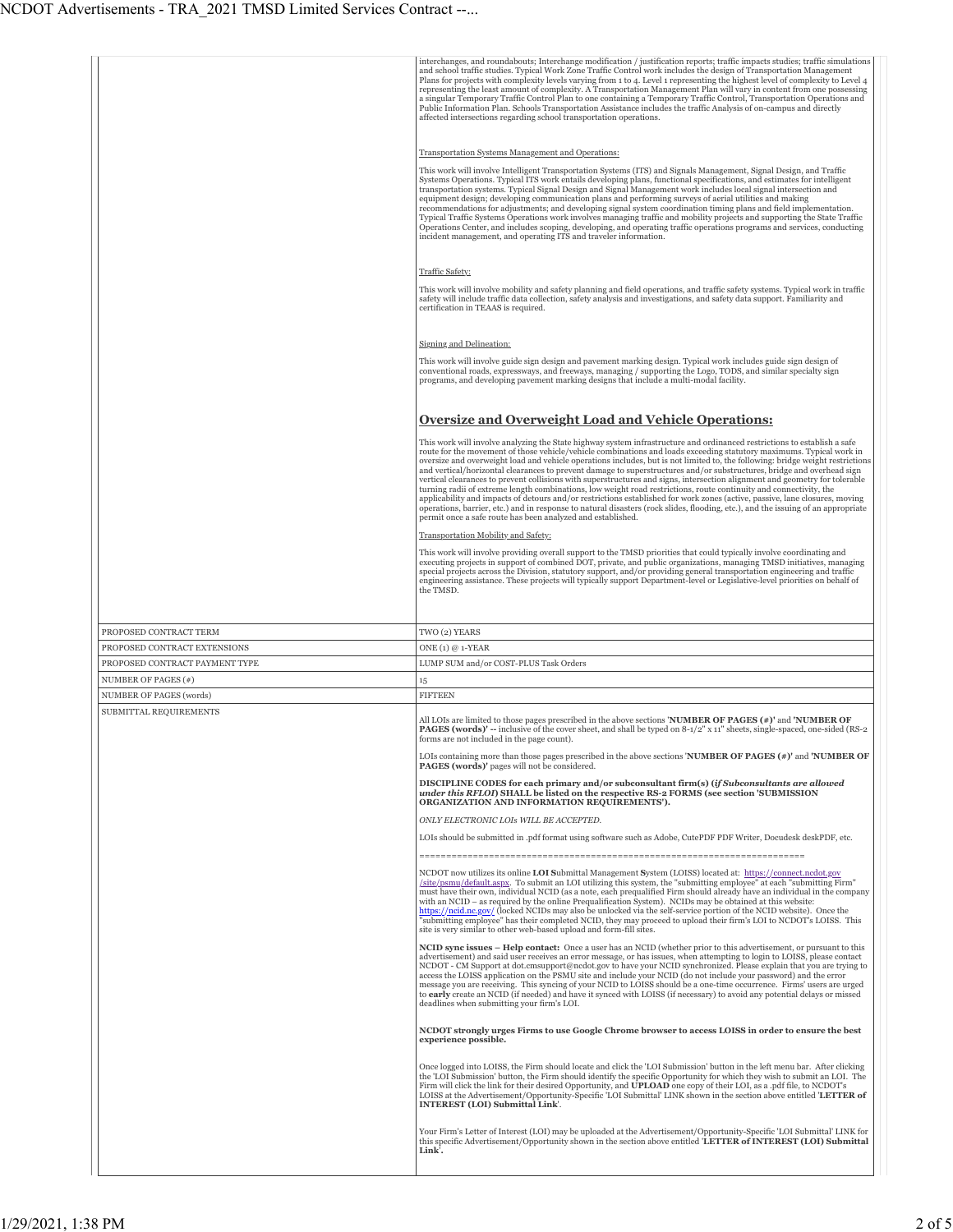|                                                       | LOISS will close the Advertisement / Opportunity at the appropriate time and will not allow Firms to submit LOIs after<br>the deadline.                                                                                                                                                                                                                                                                                                                                                                                                                                                                                                                                               |
|-------------------------------------------------------|---------------------------------------------------------------------------------------------------------------------------------------------------------------------------------------------------------------------------------------------------------------------------------------------------------------------------------------------------------------------------------------------------------------------------------------------------------------------------------------------------------------------------------------------------------------------------------------------------------------------------------------------------------------------------------------|
|                                                       | Upon successful UPLOAD of your Firm's LOI to LOISS, the system will notify you with a confirmation screen. You will<br>also receive an e-mail stating that you have successfully submitted your Letter of Interest (LOI).                                                                                                                                                                                                                                                                                                                                                                                                                                                             |
|                                                       | Paper copies are not required. The subject line should contain the Firm's Name, and the text prescribed in the section<br>given below 'SUBJECT LINE OF PEF SUBMITTAL'.                                                                                                                                                                                                                                                                                                                                                                                                                                                                                                                |
|                                                       | LOIs SHALL be received electronically no later than 12:00 P.M. (NOON) Eastern, on the date given in the<br>section entitled 'SUBMITTAL DEADLINE' at the beginning of this Advertisement.                                                                                                                                                                                                                                                                                                                                                                                                                                                                                              |
|                                                       | LOISS will not allow LOIs to be UPLOADED nor be received after the above deadline and such LOIs will<br>not be considered.                                                                                                                                                                                                                                                                                                                                                                                                                                                                                                                                                            |
|                                                       | Firms are encouraged to begin this submittal process early as there are now several more steps involved<br>with LOI-submission than were involved with the previous FTS methodology of LOI-submission.                                                                                                                                                                                                                                                                                                                                                                                                                                                                                |
|                                                       | Firms submitting LOIs are encouraged to carefully check them for conformance to the requirements<br>stated above (and any other requirements in this Advertisement). If LOIs are submitted late, exceed the<br>maximum number of pages, are sent by any means other than NCDOT's LOI Submittal Management<br>System (LOISS), or are UPLOADED to any Advertisement/Opportunity-Specific 'LOI Submittal' LINK<br>other than that given in this Advertisement they will be disqualified.<br>The Department reserves the right to reject all LOIs and not proceed with procurement.<br>The Department reserves the right to waive any technicality in LOIs, or notify the Firm(s) of such |
|                                                       | technicality and allow the Firm(s) up to two (2) business days to rectify the technicality. The Department<br>has sole right and discretion in the determination of technicality and its meaning.                                                                                                                                                                                                                                                                                                                                                                                                                                                                                     |
| SUBJECT LINE OF PEF SUBMITTAL                         | FIRM NAME_2021 TMSD Limited Services Contract                                                                                                                                                                                                                                                                                                                                                                                                                                                                                                                                                                                                                                         |
| <b>SELECTION PROCESS</b>                              | Following is a general description of the selection process:                                                                                                                                                                                                                                                                                                                                                                                                                                                                                                                                                                                                                          |
|                                                       | • The NCDOT Selection Committee will review all qualifying LOI submittals.                                                                                                                                                                                                                                                                                                                                                                                                                                                                                                                                                                                                            |
|                                                       | • For Limited Services Contracts (On-Call type contracts), the NCDOT Selection Committee MAY, at the Department's<br>discretion, choose any number of firms to provide the services being solicited.                                                                                                                                                                                                                                                                                                                                                                                                                                                                                  |
|                                                       | • For Project-Specific Contracts (non On-Call type contracts), the Selection Committee MAY, at the Department's<br>discretion, shortlist a minimum of three (3) firms to be interviewed. IF APPLICABLE, dates of shortlisting and dates<br>for interviews are shown in the section 'SUBMISSION SCHEDULE AND KEY DATES' at the end of this RFLOI.                                                                                                                                                                                                                                                                                                                                      |
|                                                       | • In order to be considered for selection, consultants must submit a complete response to this RFLOI prior to the<br>specified deadlines. Failure to submit all information in a timely manner will result in disqualification.                                                                                                                                                                                                                                                                                                                                                                                                                                                       |
| TITLE VI NONDISCRIMINATION NOTIFICATION               |                                                                                                                                                                                                                                                                                                                                                                                                                                                                                                                                                                                                                                                                                       |
|                                                       | The North Carolina Department of Transportation, in accordance with the provisions of Title VI of the Civil Rights Act of<br>1964 (78 Stat. 252, 42 US.C. §§ 2000d to 2000d-4) and the Regulations, hereby notifies all RESPONDENTS that it will<br>affirmatively ensure that any contract entered into pursuant to this advertisement, disadvantaged business enterprises will<br>be afforded full and fair opportunity to submit LETTERS of INTEREST (LOIs) in response to this ADVERTISEMENT and<br>will not be discriminated against on the grounds of race, color, or national origin in consideration for an award.                                                             |
| SMALL PROFESSIONAL SERVICES FIRM (SPSF) PARTICIPATION | The Department encourages the use of Small Professional Services Firms (SPSF). Small businesses determined to be                                                                                                                                                                                                                                                                                                                                                                                                                                                                                                                                                                      |
|                                                       | eligible for participation in the SPSF program are those meeting size standards defined by Small Business Administration<br>(SBA) regulations, 13 CFR Part 121 in Sector 54 under the North American Industrial Classification System (NAICS). The<br>SPSF program is a race, ethnicity, and gender neutral program designed to increase the availability of contracting<br>opportunities for small businesses on federal, state or locally funded contracts. SPSF participation is not contingent upon<br>the funding source.                                                                                                                                                        |
|                                                       | The Firm, at the time the Letter of Interest is submitted, shall submit a listing of all known SPSF firms that will participate<br>in the performance of the identified work. The participation shall be submitted on the Department's Subconsultant Form<br>RS-2. RS-2 forms may be accessed on the Department's website at NCDOT Connect Guidelines & Forms<br>(https://connect.ncdot.gov/business/consultants/Pages/Guidelines-Forms.aspx).                                                                                                                                                                                                                                        |
|                                                       | The SPSF must be qualified with the Department to perform the work for which they are listed.                                                                                                                                                                                                                                                                                                                                                                                                                                                                                                                                                                                         |
| PREQUALIFICATION                                      | The Department maintains on file the qualifications and key personnel for each approved discipline, as well as any<br>required samples of work. Each year on the anniversary date of the company, the firm shall renew their prequalified<br>disciplines. If your firm has not renewed its application as required by your anniversary date or if your firm is not<br>currently prequalified, please submit an application to the Department prior to submittal of your LOI. An application                                                                                                                                                                                           |
|                                                       | may be accessed on the Department's website at Prequalifying Private Consulting Firms (https://connect.ncdot.gov<br>(business/Prequal/Pages/Private-Consulting-Firm.aspx) -- Learn how to become Prequalified as a Private Consulting<br>Firm with NCDOT. Having this data on file with the Department eliminates the need to resubmit this data with each letter<br>of interest.                                                                                                                                                                                                                                                                                                     |
|                                                       | Professional Services Contracts are race and gender neutral and do not contain goals. However, the Respondent is<br>encouraged to give every opportunity to allow Disadvantaged, Minority-Owned and Women-Owned Business Enterprises<br>(DBE/MBE/WBE) subconsultant utilization on all LOIs, contracts and supplemental agreements. The Firm,<br>subconsultant and subfirm shall not discriminate on the basis of race, religion, color, national origin, age, disability or sex<br>in the performance of this contract.                                                                                                                                                              |
| DIRECTORY OF FIRMS AND DEPARTMENT ENDORSEMENT         | Real-time information about firms doing business with the Department, and information regarding their prequalifications<br>and certifications, is available in the Directory of Transportation Firms. The Directory can be accessed on the<br>Department's website at Directory of Firms (https://www.ebs.nc.gov/VendorDirectory/default.html) -- Complete listing of<br>certified and prequalified firms.                                                                                                                                                                                                                                                                            |
|                                                       | The listing of an individual firm in the Department's directory shall not be construed as an endorsement of the firm.                                                                                                                                                                                                                                                                                                                                                                                                                                                                                                                                                                 |
| SELECTION CRITERIA                                    | All prequalified firms who submit responsive letters of interest will be considered.                                                                                                                                                                                                                                                                                                                                                                                                                                                                                                                                                                                                  |
|                                                       | In selecting a firm/team, the selection committee will take into consideration qualification information including<br>such factors as those listed in the 'SELECTION CRITERIA' sections shown below.                                                                                                                                                                                                                                                                                                                                                                                                                                                                                  |
|                                                       | After reviewing qualifications, if firms are equal on the evaluation review, then those qualified firms with proposed SPSF<br>participation will be given priority consideration.                                                                                                                                                                                                                                                                                                                                                                                                                                                                                                     |
| SELECTION CRITERIA #1 %:                              | 15%                                                                                                                                                                                                                                                                                                                                                                                                                                                                                                                                                                                                                                                                                   |
| SELECTION CRITERIA #1 DEFINITION:                     | The evaluation of performance and responsiveness on any previous contracts with the Transportation Mobility and Safety<br>Division.                                                                                                                                                                                                                                                                                                                                                                                                                                                                                                                                                   |
| SELECTION CRITERIA #2 %:                              | 70%                                                                                                                                                                                                                                                                                                                                                                                                                                                                                                                                                                                                                                                                                   |
|                                                       |                                                                                                                                                                                                                                                                                                                                                                                                                                                                                                                                                                                                                                                                                       |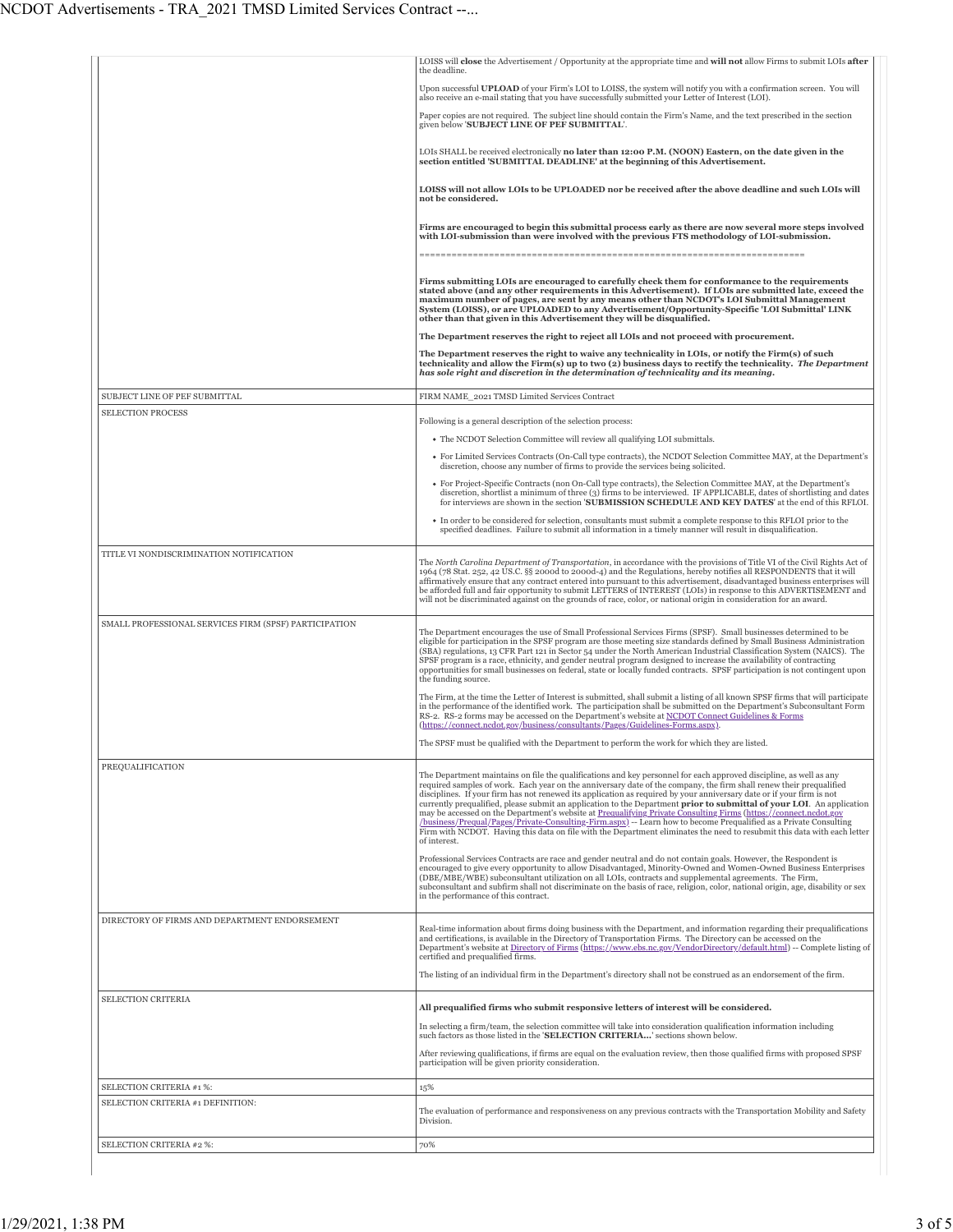| SELECTION CRITERIA #2 DEFINITION:                             | The firm's experience and staff to perform the type of work required.                                                                                                                                                                                                                                                                                                                                                                                                                                                                                                                                                                                                                                                                                                                                                                                                                                                                                                                                                                                                      |
|---------------------------------------------------------------|----------------------------------------------------------------------------------------------------------------------------------------------------------------------------------------------------------------------------------------------------------------------------------------------------------------------------------------------------------------------------------------------------------------------------------------------------------------------------------------------------------------------------------------------------------------------------------------------------------------------------------------------------------------------------------------------------------------------------------------------------------------------------------------------------------------------------------------------------------------------------------------------------------------------------------------------------------------------------------------------------------------------------------------------------------------------------|
|                                                               |                                                                                                                                                                                                                                                                                                                                                                                                                                                                                                                                                                                                                                                                                                                                                                                                                                                                                                                                                                                                                                                                            |
| SELECTION CRITERIA #3 %:<br>SELECTION CRITERIA #3 DEFINITION: | 15%                                                                                                                                                                                                                                                                                                                                                                                                                                                                                                                                                                                                                                                                                                                                                                                                                                                                                                                                                                                                                                                                        |
|                                                               | The firm's availability and quality of facilities and equipment to complete the work required.                                                                                                                                                                                                                                                                                                                                                                                                                                                                                                                                                                                                                                                                                                                                                                                                                                                                                                                                                                             |
| SELECTION CRITERIA #4 %:                                      | 0%                                                                                                                                                                                                                                                                                                                                                                                                                                                                                                                                                                                                                                                                                                                                                                                                                                                                                                                                                                                                                                                                         |
| SELECTION CRITERIA #4 DEFINITION:<br>SELECTION CRITERIA #5 %: | 0%                                                                                                                                                                                                                                                                                                                                                                                                                                                                                                                                                                                                                                                                                                                                                                                                                                                                                                                                                                                                                                                                         |
| SELECTION CRITERIA #5 DEFINITION:                             |                                                                                                                                                                                                                                                                                                                                                                                                                                                                                                                                                                                                                                                                                                                                                                                                                                                                                                                                                                                                                                                                            |
| NCDOT ADDRESSEE                                               |                                                                                                                                                                                                                                                                                                                                                                                                                                                                                                                                                                                                                                                                                                                                                                                                                                                                                                                                                                                                                                                                            |
|                                                               | Robert J. Stroup, PE -- State Professional Services Engineer                                                                                                                                                                                                                                                                                                                                                                                                                                                                                                                                                                                                                                                                                                                                                                                                                                                                                                                                                                                                               |
| SUBMISSION ORGANIZATION AND INFORMATION REQUIREMENTS          | The LOI should be addressed to the person shown in the 'NCDOT ADDRESSEE' section shown above and must include<br>the name, address, telephone number, and e-mail address of the prime consultant's contact person for this RFLOI.                                                                                                                                                                                                                                                                                                                                                                                                                                                                                                                                                                                                                                                                                                                                                                                                                                          |
|                                                               | The LOI must also include the information outlined below:                                                                                                                                                                                                                                                                                                                                                                                                                                                                                                                                                                                                                                                                                                                                                                                                                                                                                                                                                                                                                  |
|                                                               | Chapter 1 - Introduction                                                                                                                                                                                                                                                                                                                                                                                                                                                                                                                                                                                                                                                                                                                                                                                                                                                                                                                                                                                                                                                   |
|                                                               | The Introduction should demonstrate the consultant's overall qualifications to fulfill the requirements of the<br>scope of work and should contain the following elements of information:                                                                                                                                                                                                                                                                                                                                                                                                                                                                                                                                                                                                                                                                                                                                                                                                                                                                                  |
|                                                               | Expression of firm's interest in the work;<br>■ Statement of whether firm is on register;<br>Date of most recent private engineering firm qualification;<br>■ Statement regarding firm's(') possible conflict of interest for the work; and<br>Summation of information contained in the letter of interest.                                                                                                                                                                                                                                                                                                                                                                                                                                                                                                                                                                                                                                                                                                                                                               |
|                                                               | Chapter 2 - Team Qualifications                                                                                                                                                                                                                                                                                                                                                                                                                                                                                                                                                                                                                                                                                                                                                                                                                                                                                                                                                                                                                                            |
|                                                               | This chapter should elaborate on the general information presented in the introduction, to establish the<br>credentials and experience of the consultant to undertake this type of effort. The following must be included:                                                                                                                                                                                                                                                                                                                                                                                                                                                                                                                                                                                                                                                                                                                                                                                                                                                 |
|                                                               | 1. Identify recent, similar projects the firm, acting as the prime contractor, has conducted which<br>demonstrates its ability to conduct and manage the project. Provide a synopsis of each project and<br>include the date completed, and contact person.                                                                                                                                                                                                                                                                                                                                                                                                                                                                                                                                                                                                                                                                                                                                                                                                                |
|                                                               | 2. If subconsultants are involved, provide corresponding information describing their qualifications as<br>requested in bullet number 1 above.                                                                                                                                                                                                                                                                                                                                                                                                                                                                                                                                                                                                                                                                                                                                                                                                                                                                                                                             |
|                                                               | Chapter 3 - Team Experience                                                                                                                                                                                                                                                                                                                                                                                                                                                                                                                                                                                                                                                                                                                                                                                                                                                                                                                                                                                                                                                |
|                                                               | This chapter must provide the names, classifications, and location of the firm's North Carolina employees and<br>resources to be assigned to the advertised work; and the professional credentials and experience of the persons<br>assigned to the project, along with any unique qualifications of key personnel. Although standard personnel<br>resumes may be included, identify pertinent team experience to be applied to this project. Specifically, the<br>Department is interested in the experience, expertise, and total quality of the consultant's proposed team. If<br>principals of the firm will not be actively involved in the study/contract/project, do not list them. The<br>submittal shall clearly indicate the Consultant's Project Manager, other key Team Members and his/her<br>qualifications for the proposed work. Also, include the team's organization chart for the Project / Plan. A<br>Capacity Chart / Graph (available work force) should also be included. Any other pertinent information should<br>also be listed in this section. |
|                                                               | <b>Note:</b> If a project team or subconsultant encounters personnel changes, or any other changes of significance<br>dealing with the company, NCDOT should be notified immediately.                                                                                                                                                                                                                                                                                                                                                                                                                                                                                                                                                                                                                                                                                                                                                                                                                                                                                      |
|                                                               | Chapter 4 - Technical Approach                                                                                                                                                                                                                                                                                                                                                                                                                                                                                                                                                                                                                                                                                                                                                                                                                                                                                                                                                                                                                                             |
|                                                               | The consultant shall provide information on its understanding of, and approach to accomplish, this project,<br>including their envisioned scope for the work and any innovative ideas/approaches, and a schedule to achieve<br>the dates outlined in this RFLOI (if any project-specific dates are outlined below).                                                                                                                                                                                                                                                                                                                                                                                                                                                                                                                                                                                                                                                                                                                                                        |
|                                                               | PROJECT MILESTONE(s) and DATE(s) (IF APPLICABLE) -- see section 'PROJECT MILETONE(s) and<br>$\textbf{DATE}(s)$ ' below (if applicable).                                                                                                                                                                                                                                                                                                                                                                                                                                                                                                                                                                                                                                                                                                                                                                                                                                                                                                                                    |
|                                                               | APPENDICES-                                                                                                                                                                                                                                                                                                                                                                                                                                                                                                                                                                                                                                                                                                                                                                                                                                                                                                                                                                                                                                                                |
|                                                               | CONSULTANT CERTIFICATION Form RS-2                                                                                                                                                                                                                                                                                                                                                                                                                                                                                                                                                                                                                                                                                                                                                                                                                                                                                                                                                                                                                                         |
|                                                               | Completed Form RS-2 forms SHALL be submitted with the firm's letter of interest. This<br>section is limited to the number of pages required to provide the requested information.                                                                                                                                                                                                                                                                                                                                                                                                                                                                                                                                                                                                                                                                                                                                                                                                                                                                                          |
|                                                               | Submit Form RS-2 forms for the following:                                                                                                                                                                                                                                                                                                                                                                                                                                                                                                                                                                                                                                                                                                                                                                                                                                                                                                                                                                                                                                  |
|                                                               | • Prime Consultant firm                                                                                                                                                                                                                                                                                                                                                                                                                                                                                                                                                                                                                                                                                                                                                                                                                                                                                                                                                                                                                                                    |
|                                                               | o Prime Consultant Form RS-2; and                                                                                                                                                                                                                                                                                                                                                                                                                                                                                                                                                                                                                                                                                                                                                                                                                                                                                                                                                                                                                                          |
|                                                               | • ANY/ALL Subconsultant firms (If Subconsultants are allowed<br>under this RFLOI) to be, or anticipated to be, utilized by your firm.                                                                                                                                                                                                                                                                                                                                                                                                                                                                                                                                                                                                                                                                                                                                                                                                                                                                                                                                      |
|                                                               | o Subconsultant Form RS-2.                                                                                                                                                                                                                                                                                                                                                                                                                                                                                                                                                                                                                                                                                                                                                                                                                                                                                                                                                                                                                                                 |
|                                                               | • In the event the firm has no subconsultant, it is required that this<br>be indicated on the Subconsultant Form RS-2 by entering the<br>word "None" or the number "ZERO" and signing the form.                                                                                                                                                                                                                                                                                                                                                                                                                                                                                                                                                                                                                                                                                                                                                                                                                                                                            |
|                                                               | Complete and sign each Form RS-2 (instructions are listed on the form).                                                                                                                                                                                                                                                                                                                                                                                                                                                                                                                                                                                                                                                                                                                                                                                                                                                                                                                                                                                                    |
|                                                               | The required forms are available on the Department's website at:                                                                                                                                                                                                                                                                                                                                                                                                                                                                                                                                                                                                                                                                                                                                                                                                                                                                                                                                                                                                           |
|                                                               | https://connect.ncdot.gov/business/consultants/Pages/Guidelines-Forms.aspx                                                                                                                                                                                                                                                                                                                                                                                                                                                                                                                                                                                                                                                                                                                                                                                                                                                                                                                                                                                                 |
|                                                               | PRIME Form RS-2 (Contract Solicitations ONLY)                                                                                                                                                                                                                                                                                                                                                                                                                                                                                                                                                                                                                                                                                                                                                                                                                                                                                                                                                                                                                              |
|                                                               | (https://connect.ncdot.gov/business/consultants/Roadway/PRIME%20Form%20RS-<br>2%20(Contract%20Solicitations%20ONLY).xlsx)                                                                                                                                                                                                                                                                                                                                                                                                                                                                                                                                                                                                                                                                                                                                                                                                                                                                                                                                                  |
|                                                               | SUBCONSULTANT Form RS-2 (Contract Solicitations ONLY)                                                                                                                                                                                                                                                                                                                                                                                                                                                                                                                                                                                                                                                                                                                                                                                                                                                                                                                                                                                                                      |
|                                                               | (https://connect.ncdot.gov/business/consultants/Roadway<br>/SUBCONSULTANT%20Form%20RS-2%20(Contract%20Solicitations%20ONLY).xlsx)                                                                                                                                                                                                                                                                                                                                                                                                                                                                                                                                                                                                                                                                                                                                                                                                                                                                                                                                          |
|                                                               | All correspondence and questions concerning this RFLOI should be directed to the person shown in the below                                                                                                                                                                                                                                                                                                                                                                                                                                                                                                                                                                                                                                                                                                                                                                                                                                                                                                                                                                 |
|                                                               | section 'QUESTIONS send to:'. However, the LOI itself must be UPLOADED via the 'LOI Submittal Link' shown                                                                                                                                                                                                                                                                                                                                                                                                                                                                                                                                                                                                                                                                                                                                                                                                                                                                                                                                                                  |